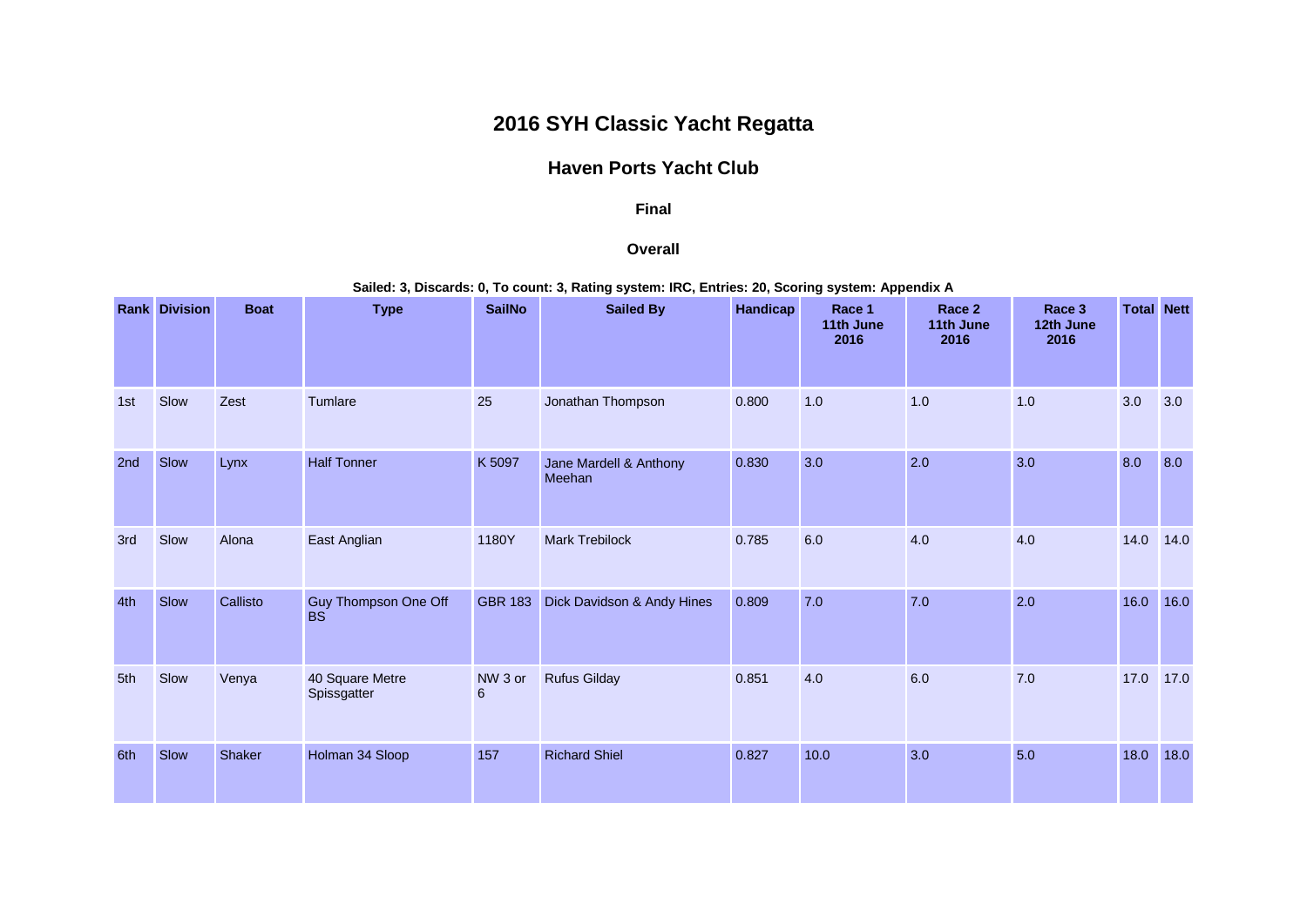| 7th              | Slow | Samurai          | One Ton Sloop             |              | Robert Alexander        | 0.850 | 8.0             | 5.0             | 6.0             | 19.0 | 19.0 |
|------------------|------|------------------|---------------------------|--------------|-------------------------|-------|-----------------|-----------------|-----------------|------|------|
| 8th              | Slow | Rhumba           | <b>Holman Sterling</b>    | <b>ST 19</b> | <b>Clive Church</b>     | 0.797 | 5.0             | 8.0             | 9.0             | 22.0 | 22.0 |
| 9th              | Slow | Malwen           | Solani Sloop              | ÷.           | <b>Justin Miller</b>    | 0.750 | 12.0            | 10.0            | 8.0             | 30.0 | 30.0 |
| 10th             | Slow | <b>Bardu</b>     | <b>Gauntlet 8 Tons</b>    | 231          | <b>Peter Smith</b>      | 0.780 | 13.0            | 9.0             | <b>21.0 DNC</b> | 43.0 | 43.0 |
| 11th             | Slow | Cantare          | <b>Bermudian Sloop</b>    | <b>ST 22</b> | David & Helen Barnes    | 0.788 | 11.0            | 11.0            | 21.0 DNC        | 43.0 | 43.0 |
| 12th             | Slow | Lora             | <b>Gaff Rigged Cutter</b> | 1485R        | <b>Robert Townshend</b> | 0.850 | 2.0             | <b>21.0 DNC</b> | 21.0 DNC        | 44.0 | 44.0 |
| 13 <sub>th</sub> | Slow | <b>Cirrus</b>    | East Anglian Mk 1         | 140Y         | <b>Philip Hurst</b>     | 0.785 | 9.0             | 14.0 DNF        | 21.0 DNC        | 44.0 | 44.0 |
| 14th             | Slow | Leila            | <b>Gaff Cutter</b>        | 1190         | Leila Sailing Trust     | 0.780 | <b>16.0 DNF</b> | <b>14.0 DNF</b> | 21.0 DNC        | 51.0 | 51.0 |
| 15 <sub>th</sub> | Slow | <b>Grey Seal</b> | Gauntlet 12 Tonner        | 234          | Paul Nye                | 0.855 | 21.0 DNC        | 21.0 DNC        | 10.0            | 52.0 | 52.0 |
| 16th             | Slow | Marelle          | Mcgreurs 8 Ton Sloop      | 335          | Martin & Louise Cooper  | 0.818 | <b>16.0 DNF</b> | <b>21.0 DNC</b> | 21.0 DNC        | 58.0 | 58.0 |
| 17th             | Slow | White<br>Leveret | Bermudian Sloop           | 1817         | <b>Richard Arundel</b>  | 0.790 | 21.0 DNC        | 21.0 DNC        | 21.0 DNC        | 63.0 | 63.0 |